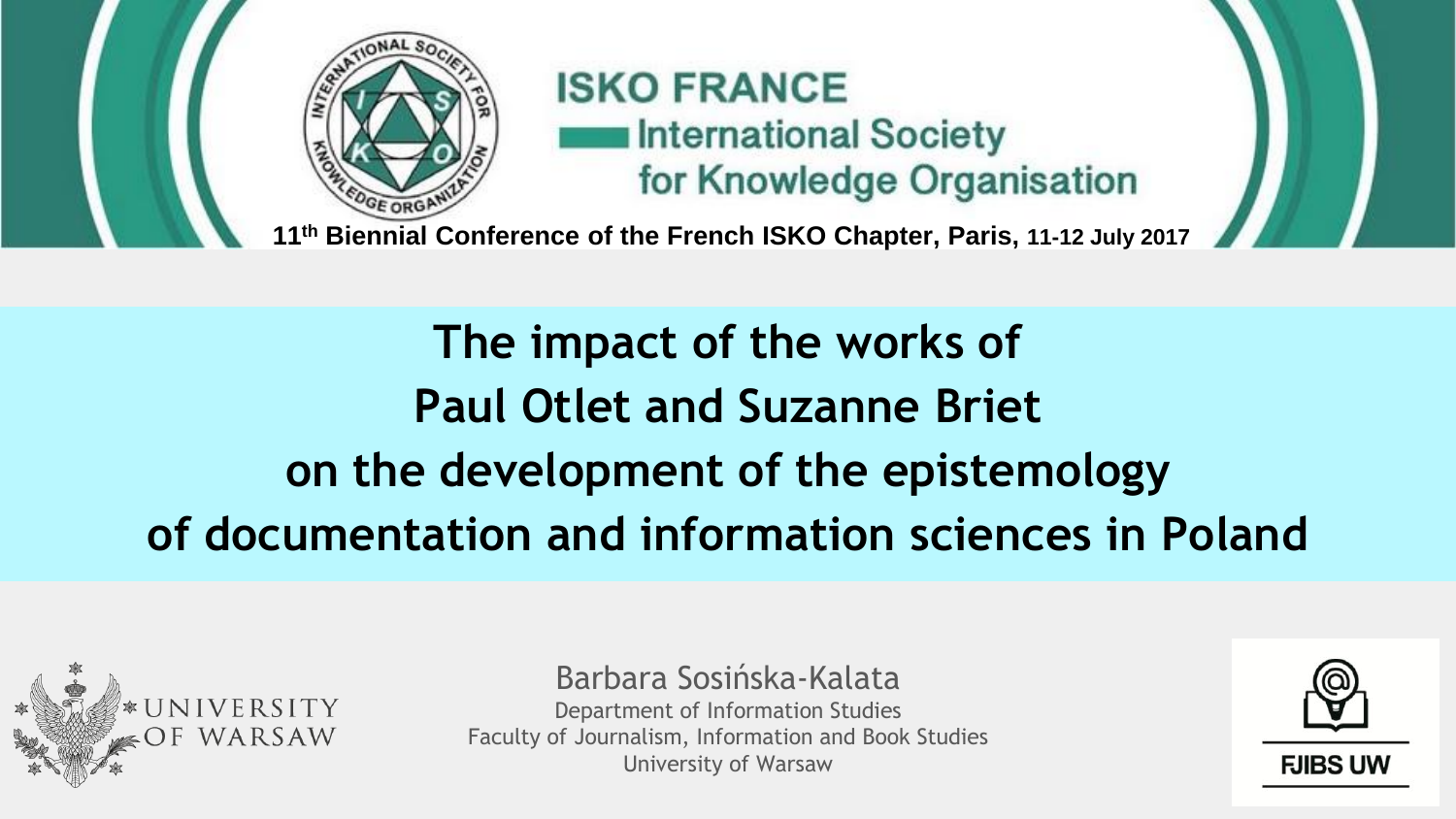# **1. Introduction**

Purpose:

to investigate the influence of Francophone pioneers of the documentation and information science on the development of the epistemological foundations of this discipline in Poland

Limitations:

- attention is paid to the reception of ideas and writings by Paul Otlet and Suzanne Briet two figures ÷ who played a major role in shaping the European concept of documentation and information science
- ۰ the study is mainly concerned with the publications of the most important Polish researchers of the book, the library, documentation and information
- the search for references to Otlet's and Briet's works was also performed in contemporary Polish ÷ literature of information science, trying to assess the sustainability of their conceptual impact on the epistemological foundations of information science in Poland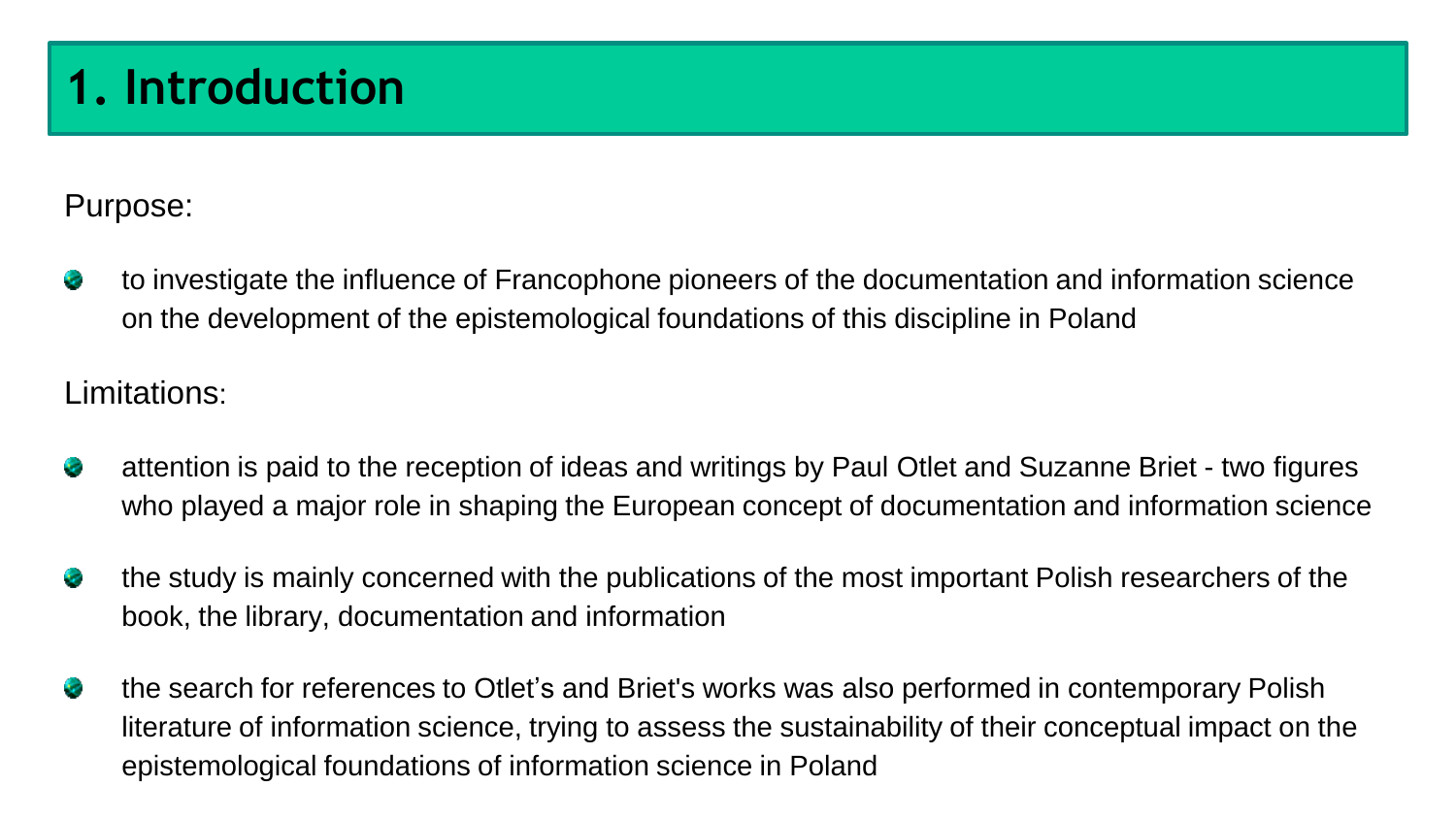# **2. Epistemology**

The meanings of the names "epistemology" or "theory of cognition" have changed in history, but they have always covered issues that are considered particularly important, even basic. Generally, epistemology is a division of philosophy that deals with human cognition –

- its object œ
- its content e.
- ways to know e.
- e borders of cognition
- criteria for cognition.e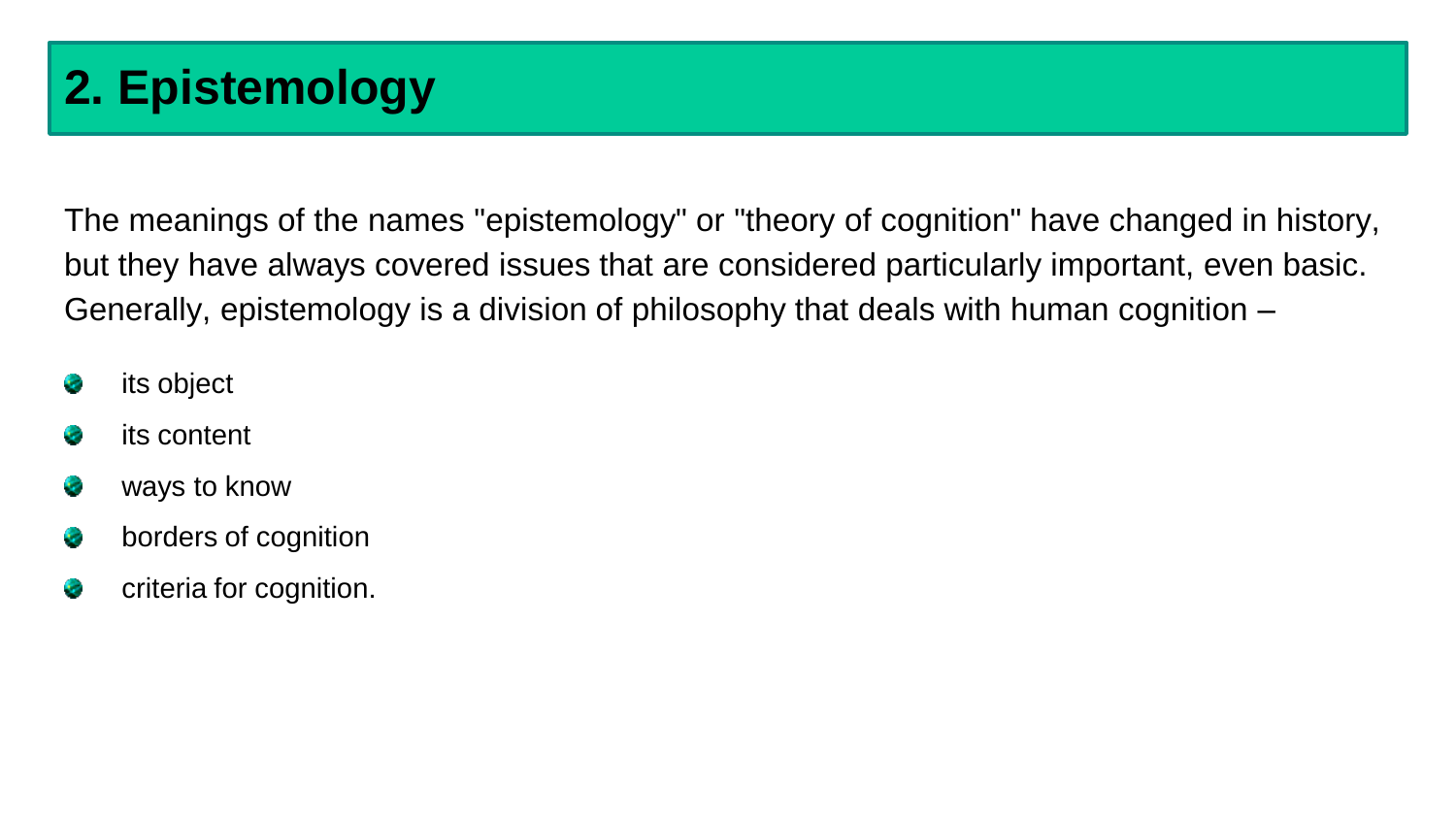Epistemology has both descriptive and normative dimensions:

- it describes the processess of knowledge creation and their results, i.e. forms og knowledge and its œ. properties
- ÷, it indicates the conditions of the desired, optimal course of cognition

In the normative dimension, epistemology is closed to methodology  $-$  it investigate the methods that are actually adopted at various historical stages of investigation into different areas with the aim of systematizing the presuppositions of a particular field at a particular time.

In relation to the specific sciences their epistemological and methodological bases are considered together. This is also the approach applied in this presentation.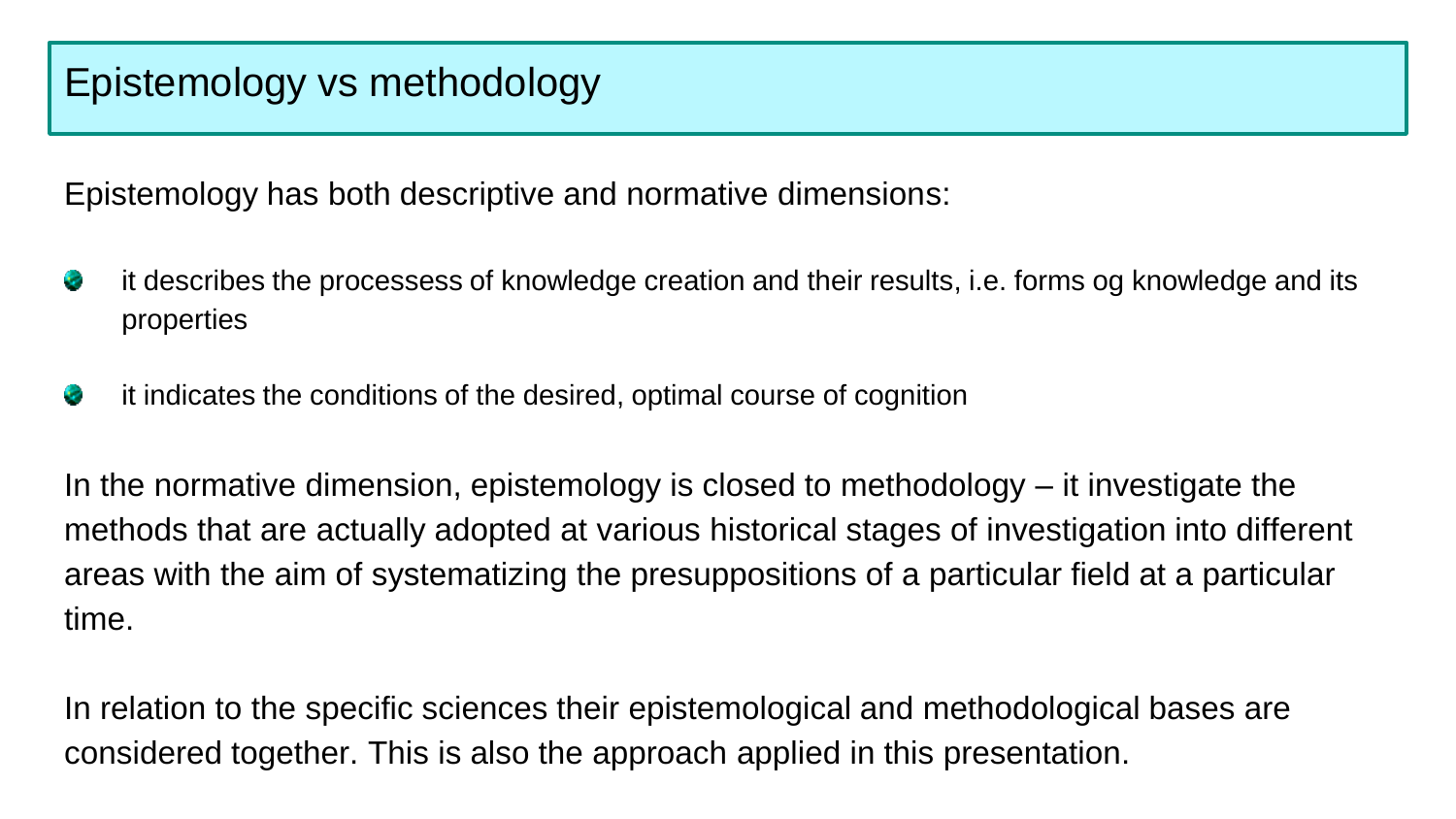Basic epistemological questions in documentation and information science

What kind of knowledge is accepted?

- 1) How is knowledge gained and justified?
- 2) How is knowledge presented? Is it in the form of scientific laws, one general theoretical theory or many detailed theories combined, for example, to try to solve some practical problem?
- 3) What does knowledge mean, what does it say?
- 4) What knowledge is supposed to serve, what is the purpose of cognition (world description, explanation, prediction, practical application)?

Two basic espistemological paradigms in D&IS

- based on positivistic (modernist, neo-positivist) epistemology and methodology ×.
- based on phenomenological or interpretative epistemology and methodology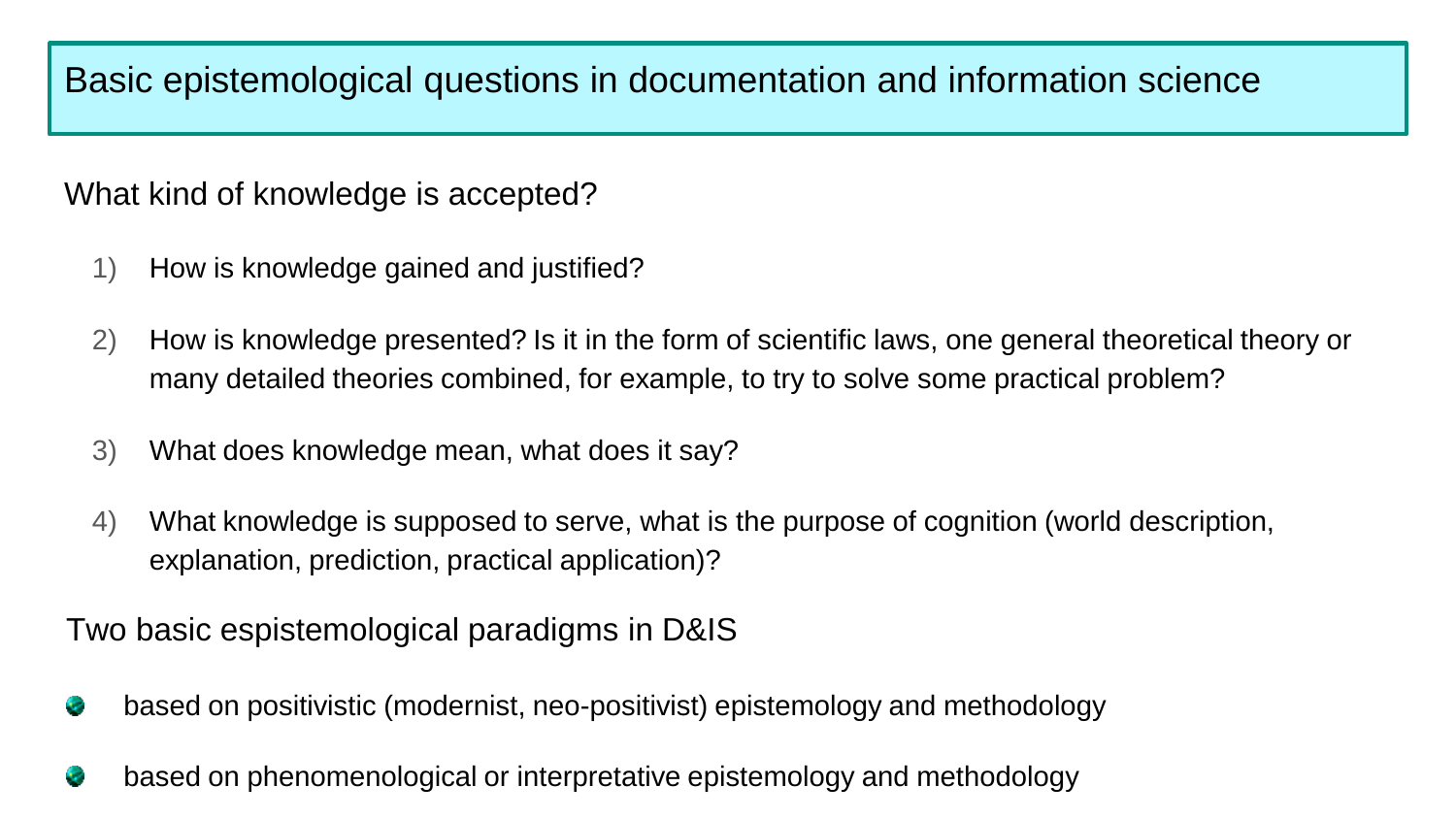# **3. Epistemological aspects of the work of Paul Otlet**



Eric de Grolier as early as 1945 named Paul Otlet a pioneer in documentation and international co-operation

Paul Otlet (1868-1944) is known as the founder of European Documentation.

Otlet's most important achievements:

- organizational efforts in creating a global documentation network (IIB,IID, Mundaneum), new methods and tools for representation and sharing of knowledge (standardization, UDC and *Repertoir Bibliographic Universel, etc.*)
- theoretical work in which he systematically and comprehensively S. presented his concept of a new approach to providing access to the resources of recorded knowledge and the science that supported it, in particular published in 1934 *Traité de documentation: le livre sur le livre: théorie et practique*, which today is considered as the first monograph devoted to information science.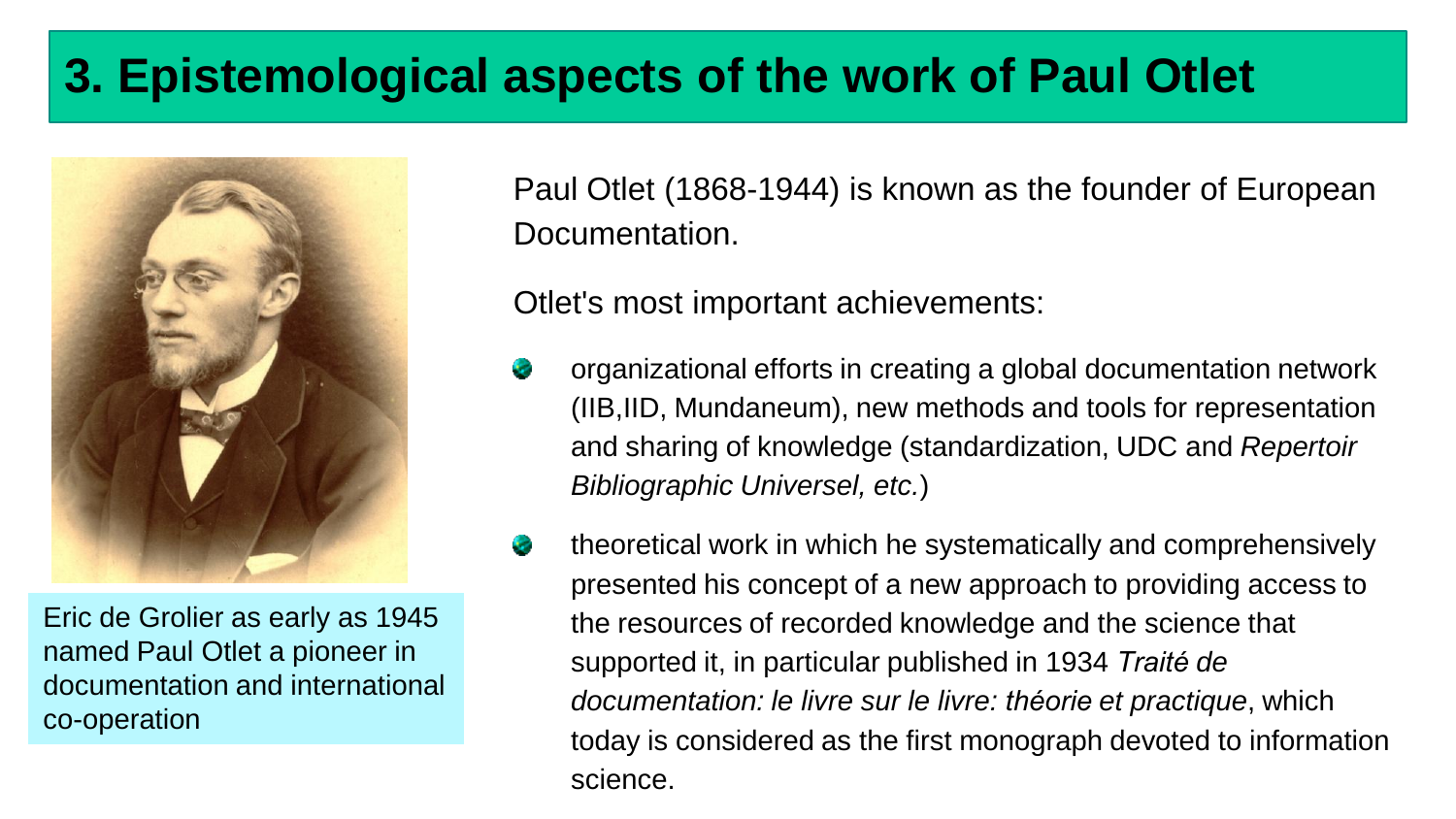## *Traité de documentation:Le livre sur le livre. Théorie et pratique* (Brussels, 1934)

#### **The most distinctive features of Otlet's conception of documentation science**



#### **Document as extended category of the book**

- explicitly embedding in the culture of the book
- the book is treated as the most important vehicle of knowledge in the history of humanity, a material form of positive knowledge enabling its social function
- three models of the book: "book-organism", "book-mental energy", "book-machine"

#### **Positivistic concept of social transfer of knowledge**

- the objective existence of knowledge recorded in documents
- the laws governing the world of fixed knowledge (bibliographic laws )
- description of this world with one general scientific theory
- that provides a basis for understanding the social functioning of knowledge (culture of knowledge) and to effectively support it through organized documentation activities.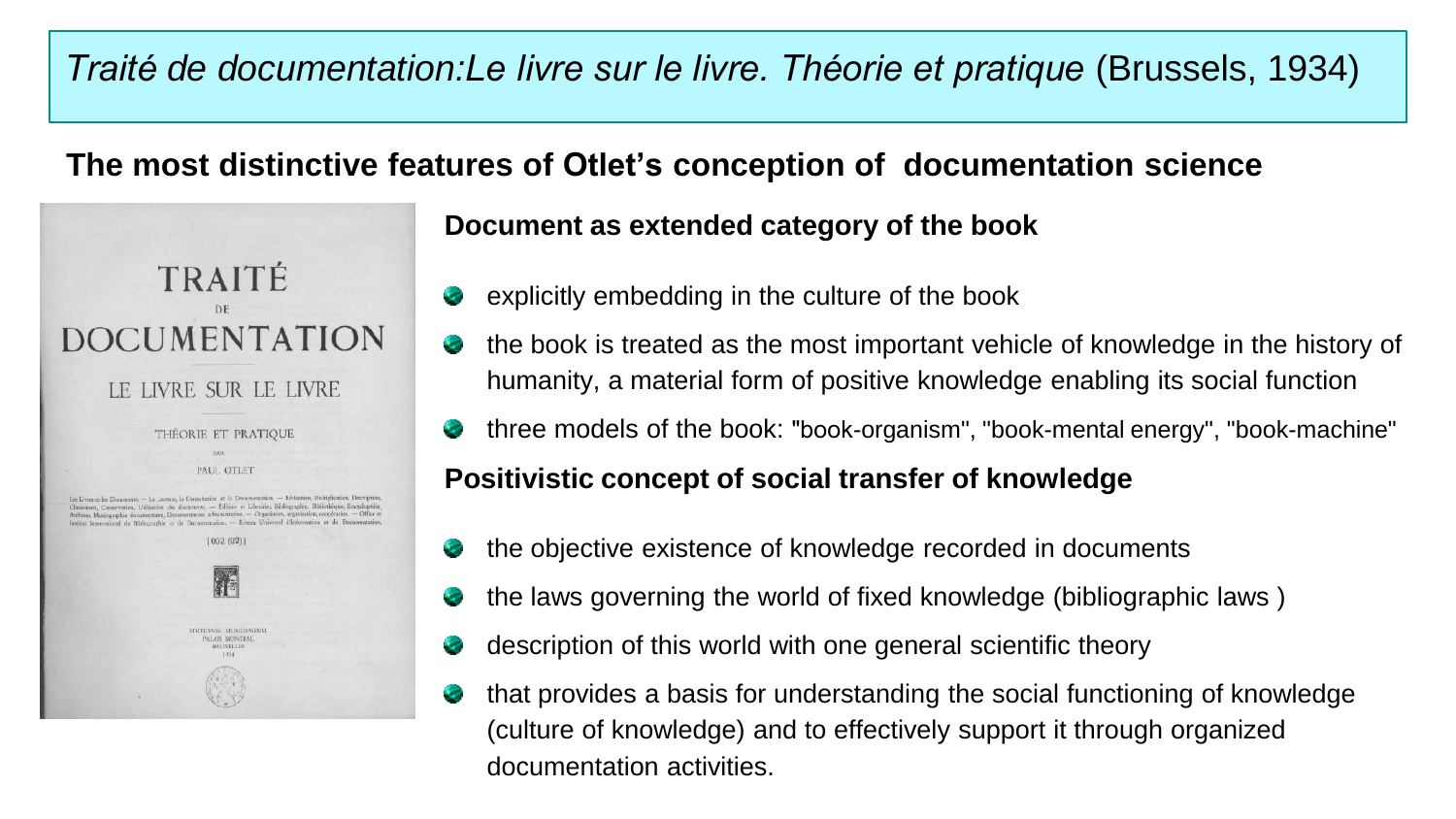## **4. Epistemological aspects of the work of Suzanne Briet**



Suzanne Briet (1894-1989) "Madame Documentation" represents second generation of European documentation, acting in the interwar and in the first decade of the postwar period.

Briet's concept of documentation science can be regarded as a kind of development of Otlet's idea enriched by the growing awareness of the role of access to knowledge in shaping modern society.

As a professional librarian in the Bibliothèque nationale in Paris, she was involved in modernization of the library bibliographic and information services.

Briet participated in the founding (in 1931) and in leadership of the Union Francaise des Organismes de Documentation (UFOD) – the French documentation organization

She was a leader in developing professional education in documentation in France.

She was also the vice president of the International Federation of Documentation (FID).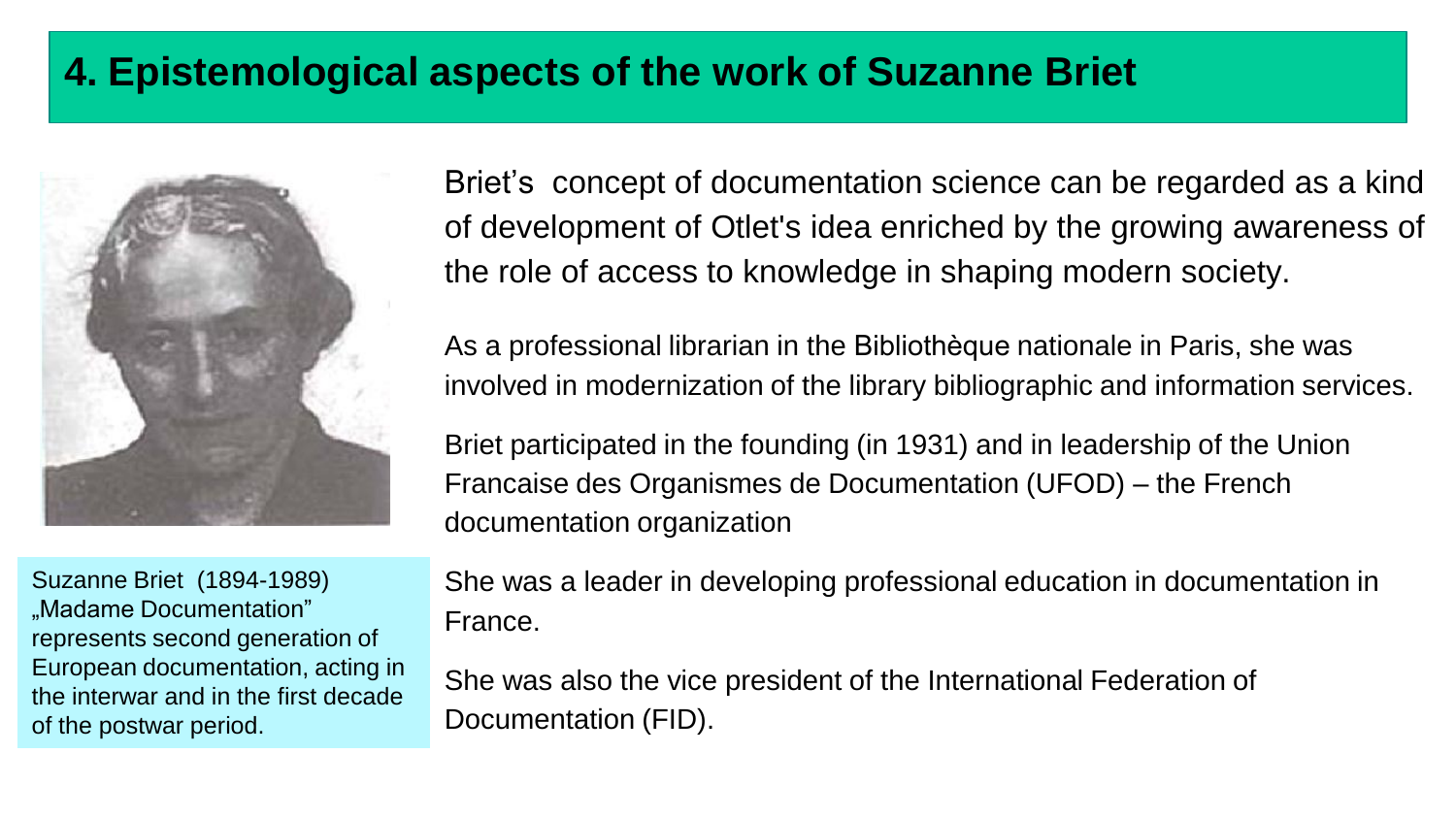#### *Qu'est-ce que la documentation?* (Paris, 1951)

#### **The most distinctive features of Briet's conception of documentation science**

**QU'EST-CE QUE LA DOCUMENTATION ?**  $1951$ **EDIT** Positivistic approach with elements of phenomenological epistemology

SUZANNE BRIET

Briet continued the Otlet's thinking of documentation as a practical and research activity that has a key role to play in the development of modern science and society based on the culture of science (scientific culture) shaped by the widespread use of knowledge in social and economic development

#### **Document as evidence**

*Any concrete or symbolic indexical sign [indice], preserved or recorded toward the ends of representing, of reconstructing, or of proving a physical or intellectual phenomenon*

#### **Documentation as cultural technique; documentation science as a metascience**

Briet emphasizes the indexable nature of documents, and indexing treats as a process that, by indication of indexing links between documents, maps the knowledge contained therein.

**Cultural context of documentation and interpretative approach to information / documentation needs:** specialized cultures in researchers in particular domains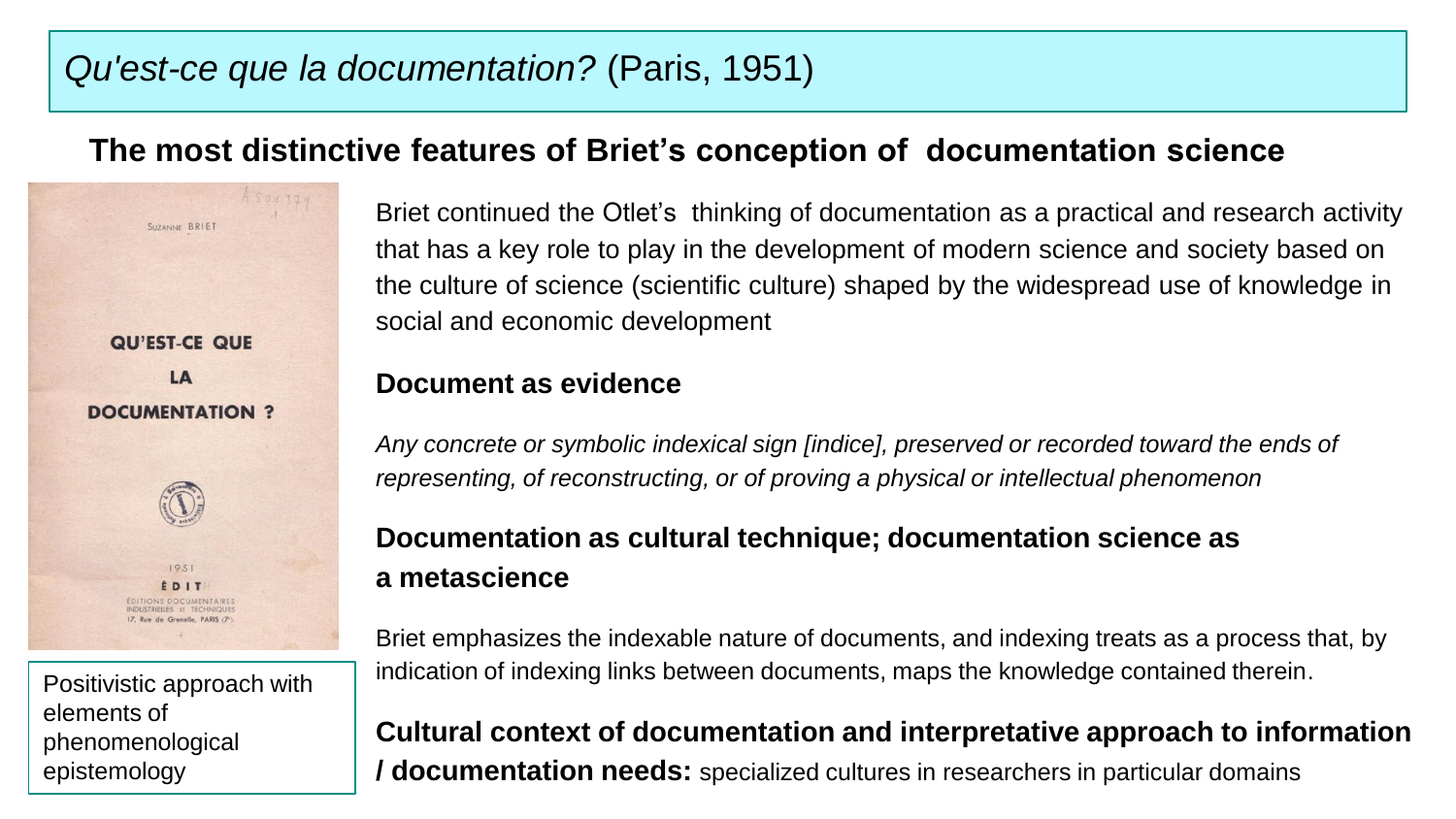## **5. Reception of Otlet's concept of documentation science in Poland**

#### **Otlet's concepts in the community of Polish engineers**

- Feliks Kucharzewski ÷
- Stanislaw Rodowicz ۰

#### **Otlet's concept in the works of the Polish theorists of bibliology and bibliography**

- Adam Łysakowski  $\bullet$
- Jan Muszkowski ۰
- Stefan Vrtel-Wierczyński ÷
- Karol Głombiowski e
- Krzysztof Migoń ÷

#### **Otlet's concepts in the works of theorist of documentation and information science**

- Maria Dembowska ÷
- Historical studies ÷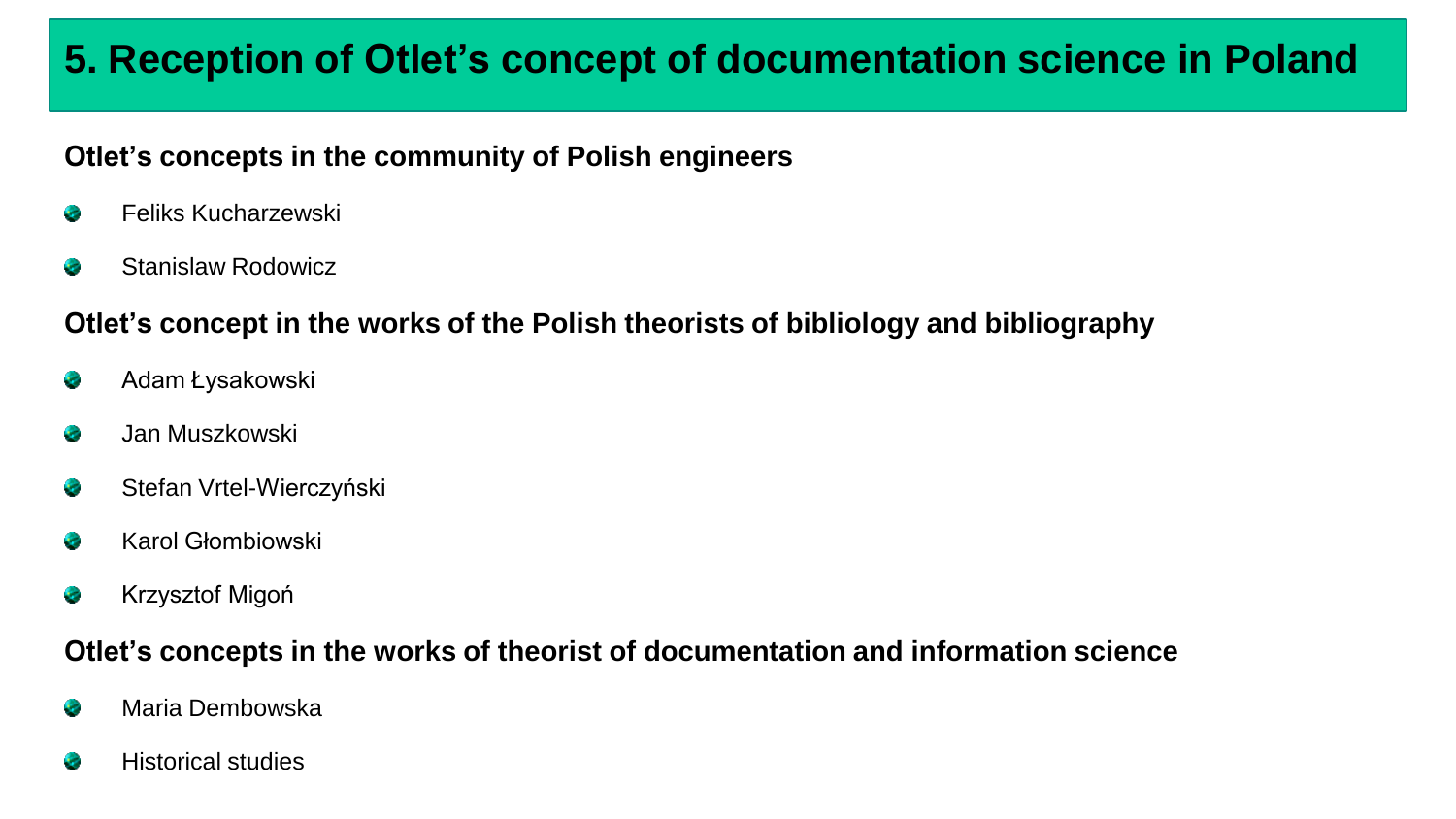### **The community of Polish engineers: followers of Otlet's conceptions of documentation practice**



Professor **Feliks Kucharzewski** (1849-1935), engineer, historian of technology, and bibliographer of technical literature.

On his initiative in 1899 the Library Committee of STP (Polish Engineers Assotiation) was created. The Bibliography and Documentation Section of this Committee represented Poland in IIB



**Stanisław Rodowicz** (1893-1940) - the last president of the STP Library Committee in the interwar period, particularly active in co-operation with the IIB, and then IID.

In the independent Poland after the end of the World War I, Rodowicz promoted the organization of the world documentation system and implemented the idea of documentation standards, including the use of UDC as the international classification of technical literature.

In 1932 the Polish Engineers Association established the Bibliographic Information Bureau in Warsaw, which in the structure of the IIB acted as the Polish national information center.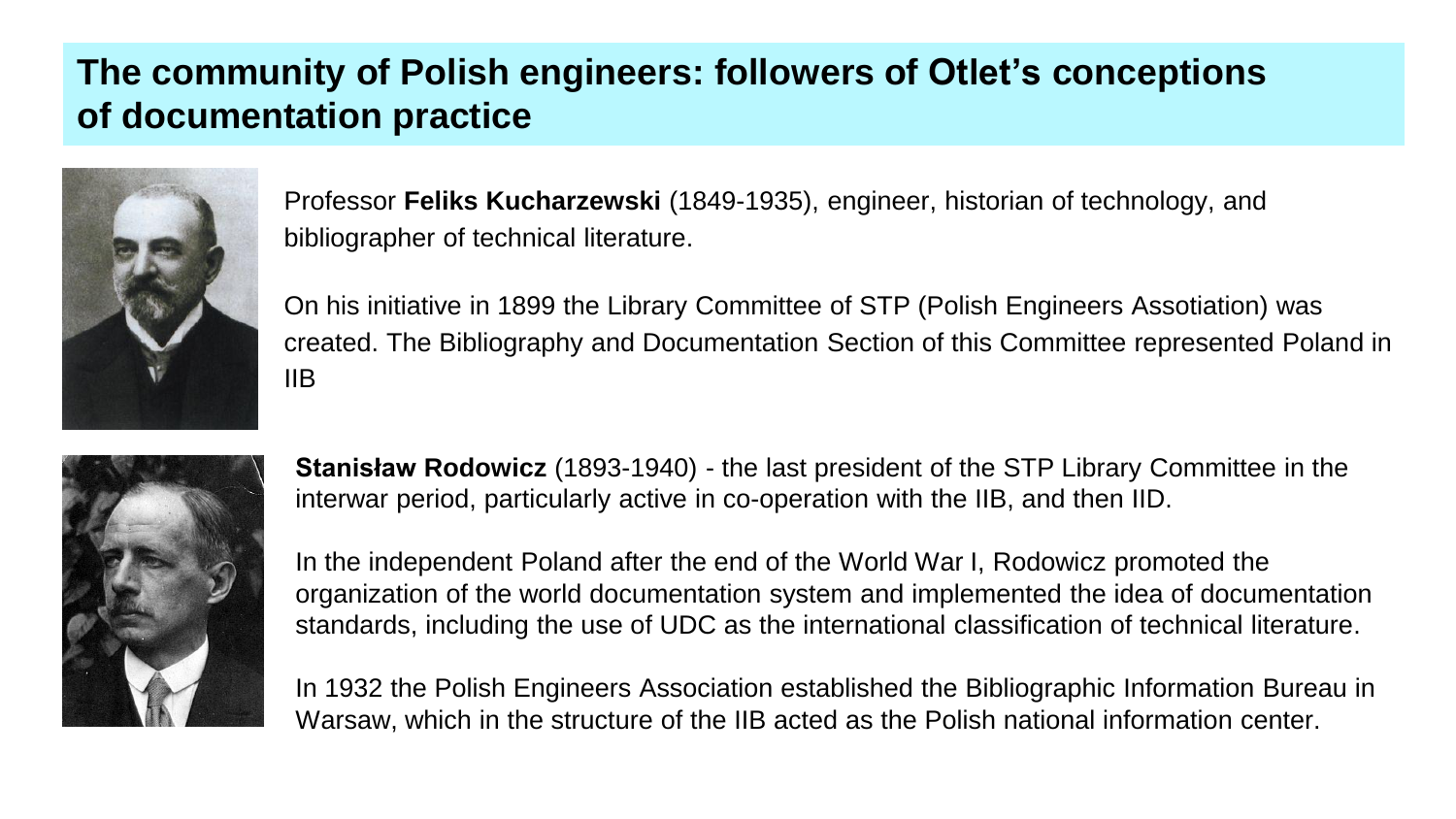### **Otlet's concept in the works of the Polish theorists of bibliology and bibliography: Adam Łysakowski**



**Adam Łysakowski** (1895-1952) - a librarian, library scientist, and organizer of Polish academic and research librarianship – in 1936 published a review of *Traité de documentation*, describing Otlet's work as "**a comprehensive lecture on systematic book science",** the evidence of maturity of bibliology (book science), which in a modern way treated the book as any document, "the means of providing or reconstructing thought in all its forms" .

Łysakowski treated *Traité de documentation* as "the first great manual of bibliology", and in his opinion Otlet was particularly predestinated to write it as "a longtime, enthusiastic pioneer of book-related affairs".

Otlet's identification of bibliology with documentology (documentation science) was interpreted by Łysakowski as "modern view of our science", because today "the book is as much as any document." In this modern view bibliology / documentology is a "branch of general knowledge about means of communicating and communicating thoughts".

*Traité de documentation* and Otlet's organizational work leading to emerging a worldwide documentation network raised Łysakowski's recognition and strengthened his conviction of the importance of documentation for the development of international scientific cooperation.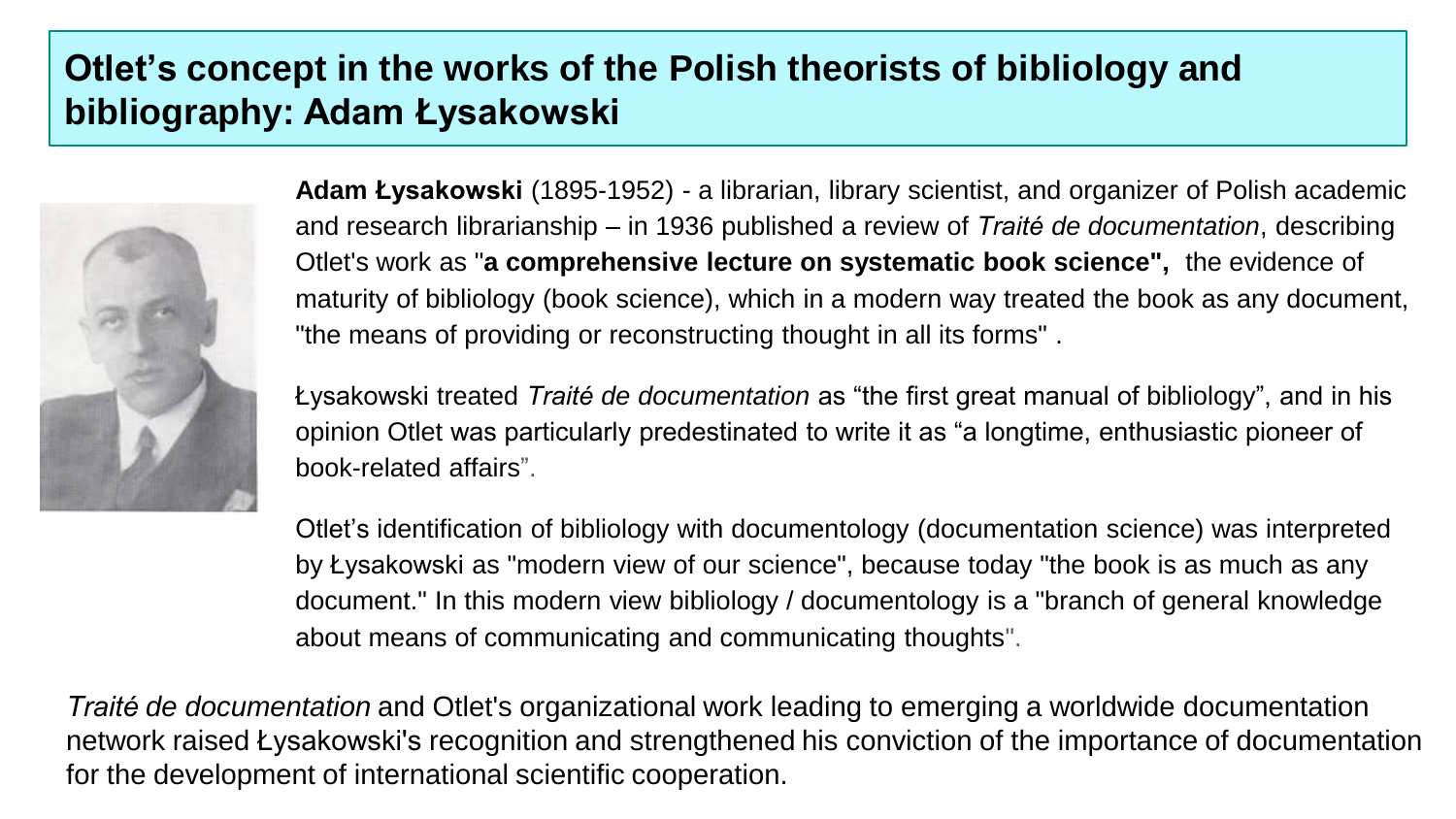### **Otlet's concept in the works of the Polish theorists of bibliology and bibliography: Jan Muszkowski**



**Jan Muszkowski** (1982-1953) was one of the most outstanding Polish librarians of the interwar period, and after the war he was the founder of the first Polish center of academic education in library science. He created the sociological concept of bibliology (book science) and presented it in the book *Życie książki* (Life of the Book, 1936, 1951).

Also for Muszkowski, Otlet's concept of bibliology/documentology was interesting primarily because of its embedding in the widely understood book culture. However, bearing in mind the distinctness of the tasks that documentalists faced with the traditional tasks of librarians and bibliographers, Muszkowski took a critical and skeptical approach to both Otlet's theoretical and practical concepts.

Muszkowski maintained that **the main mistake of documentalists was the gap between theory and practice, between the great intentions and real possibilities of library and archival institutions that would be the area of expansion of documentation**. Despite these objections, however, he observed the fact that the documentation was developing very dynamically and more and more, and around the issues of method and organization of documentation work there gradually was developing a new scientific discipline.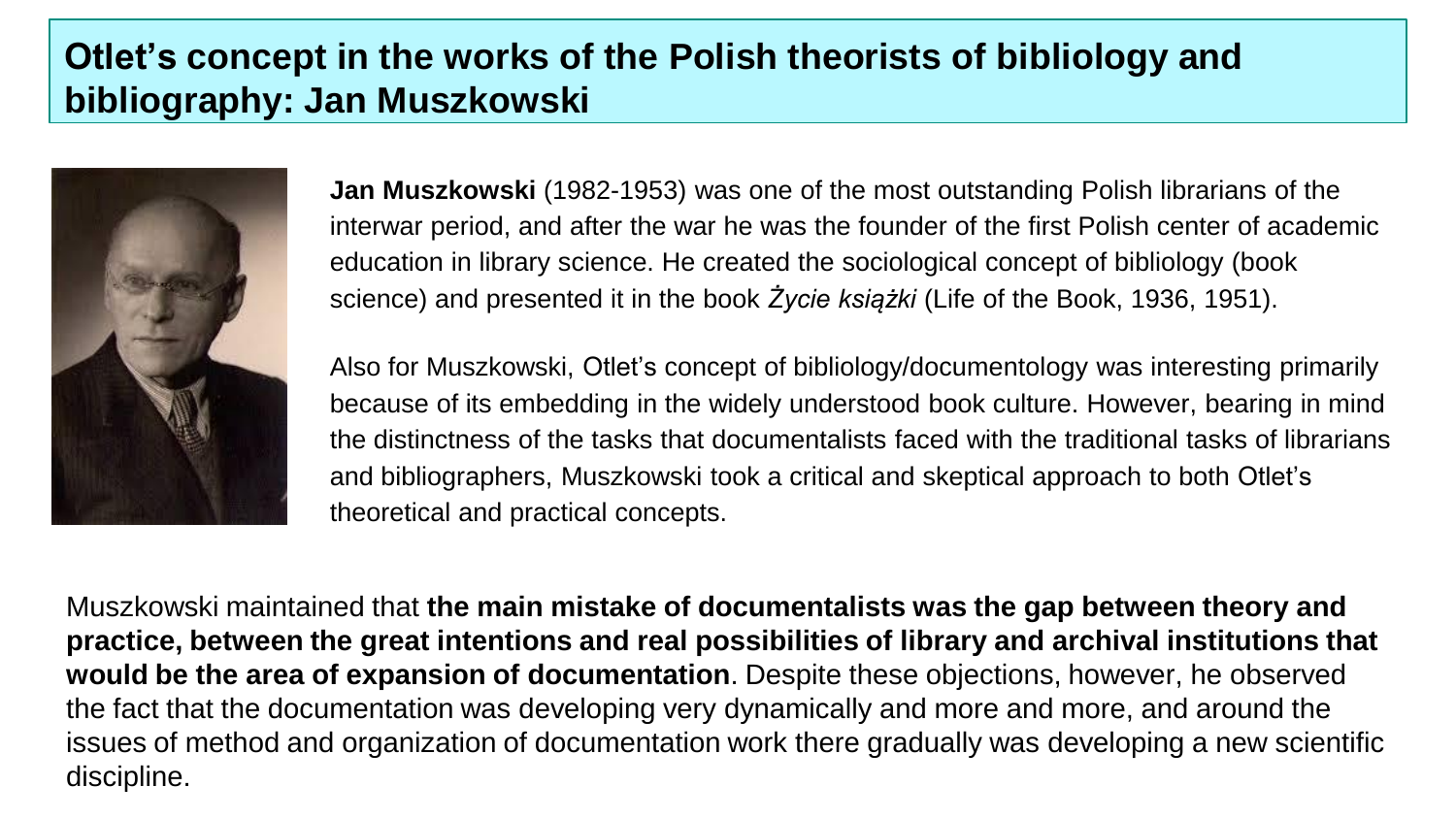## **Otlet's concept in the works of the Polish theorists of bibliology and bibliography: Stefan Vrtel-Wierczyński**



**Stefan Vrtel-Wierczyński** (1886-1963) was another Polish bibliographer interested in Otlet's conceptions; he was a historian of literture, prominent librarian and theorist of bibliography.

He submitted the most complete and thorough analysis of Otlet's ideas conteined in the *Traité de documentation* and articles and papers presented at the international congresses of documentation.

In the book *The Theory of Bibliography in the Outline*, written during wartime and occupation, and published in 1951, Wierczyński devoted a lot of space to Otlet's concepts, analyzing them in different aspects and contexts.

Especially Wierczyński was interested in Otlet's conception of bibliology/documentology – its inner structure as a comprehensive book science.

The broad definition of a book-document as a thought fixed on any medium, Wierczyński considered to be a justified from the point of view of documentation of all signs of human intellectual life, but questionable from the standpoint of bibliology.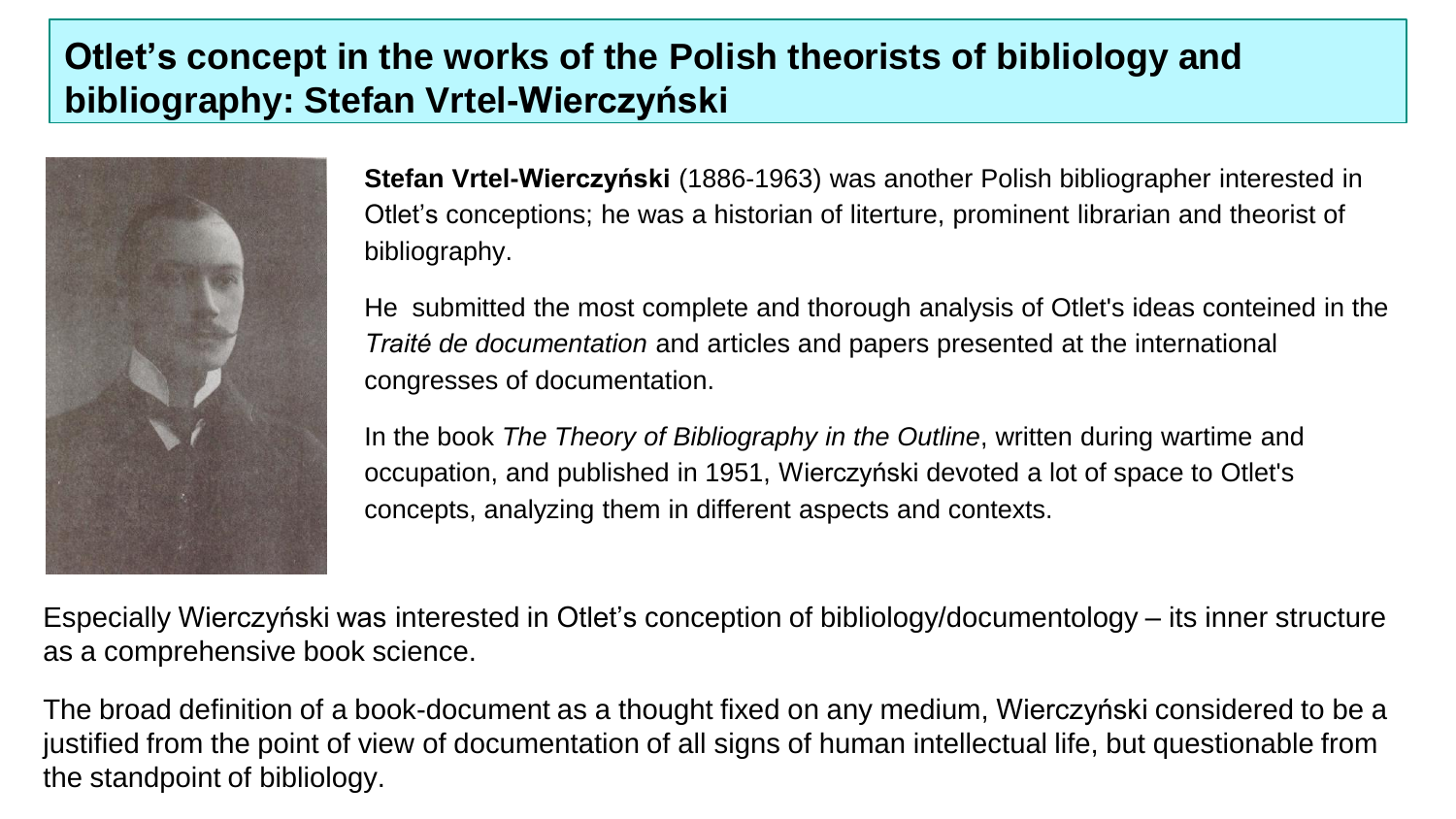## **Otlet's concept in the works of the Polish theorists of bibliology and bibliography: Karol Głombiowski**



**Karol Głombiowski** (1913-1986) was the founder of the Polish school of functional bibliology, based on the theoretical concept of the book as an instrument of social communication. In his most important monograph, *The Book in the Process of Social Communication* (Wroclaw 1980), he referred to Otlet's perception of books in functional terms:

*to represent the world, using a system of optical or other signs in a practical and convenient manner, suitable for storage, communication and dissemination* (Głombiowski, 1980, p. 10).

For Otlet this kind of approach to the book notion was the basis for the development of the book – document concept.

For Glombiowski this concept was too general and abstract, but it offered a starting point for thinking about book theory in terms of **the instrument of social communication**.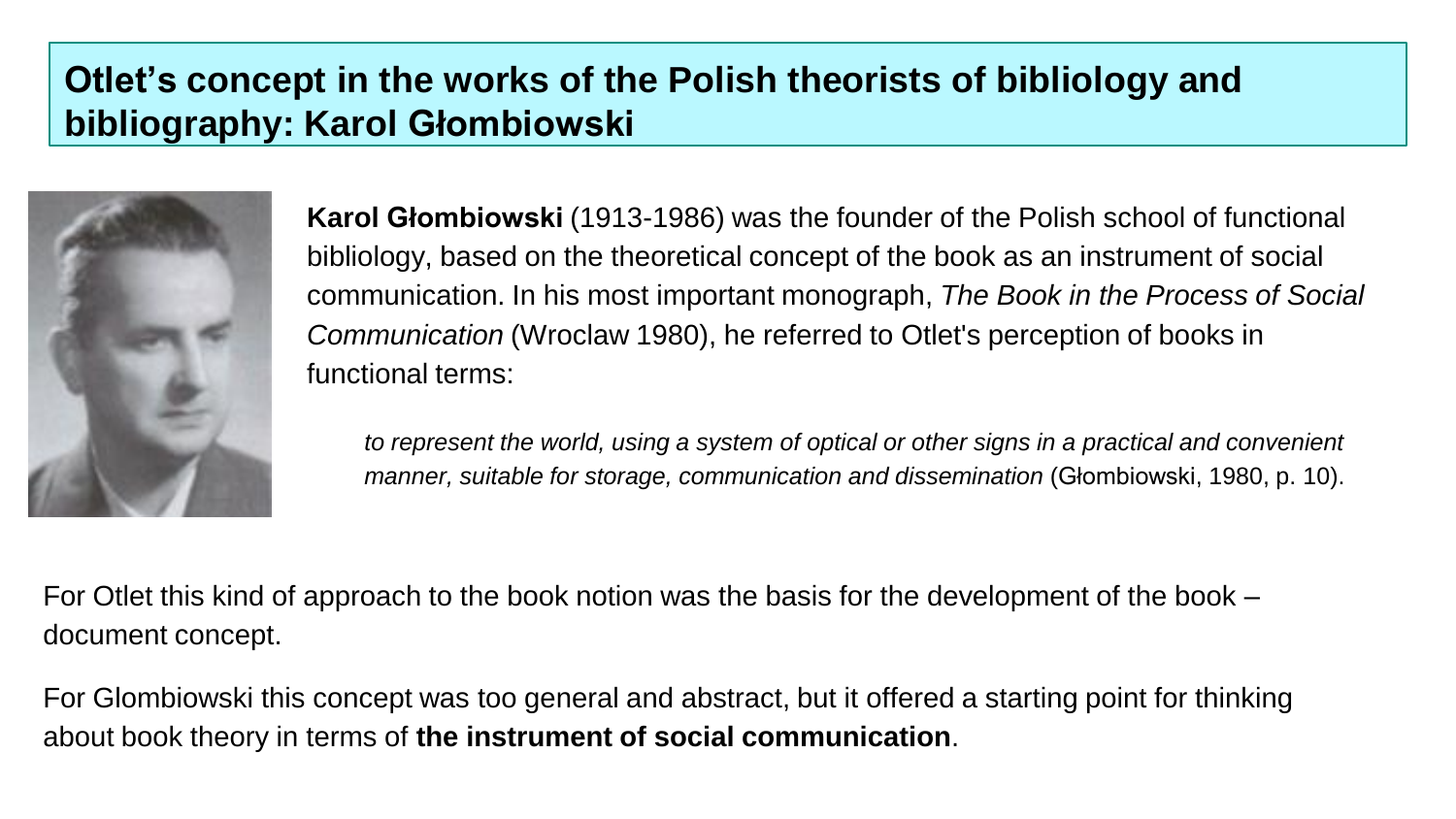## **Otlet's concept in the works of the Polish theorists of bibliology and bibliography: Krzysztof Migoń**



**Krzysztof Migoń**, an outstanding contemporary theoretician of bibliology who developed in Poland **the book science understood as the science of book culture**, repeatedly referred to Otlet's concept. In particular, he referred to Otlet's theses and observations on the broad definition of the book concept, the role of the **book as a symbol of culture**, and to Otlets outline of the structure of bibliology / documentation science.

He drew attention to the fact that:

*The functional concept in bibliology corresponds to the theories of information and communication that emerged through the development of information and communication sciences. They allowed the bibliologists to pay more attention to the properties of the book as a way of recording information and a tool of communication. The information and communication orientation enriched the research instruments of bibliology and brought interesting results both in research on the theory and history of the book as well as in its contemporary situation* (Migoń, 2005, p. 52).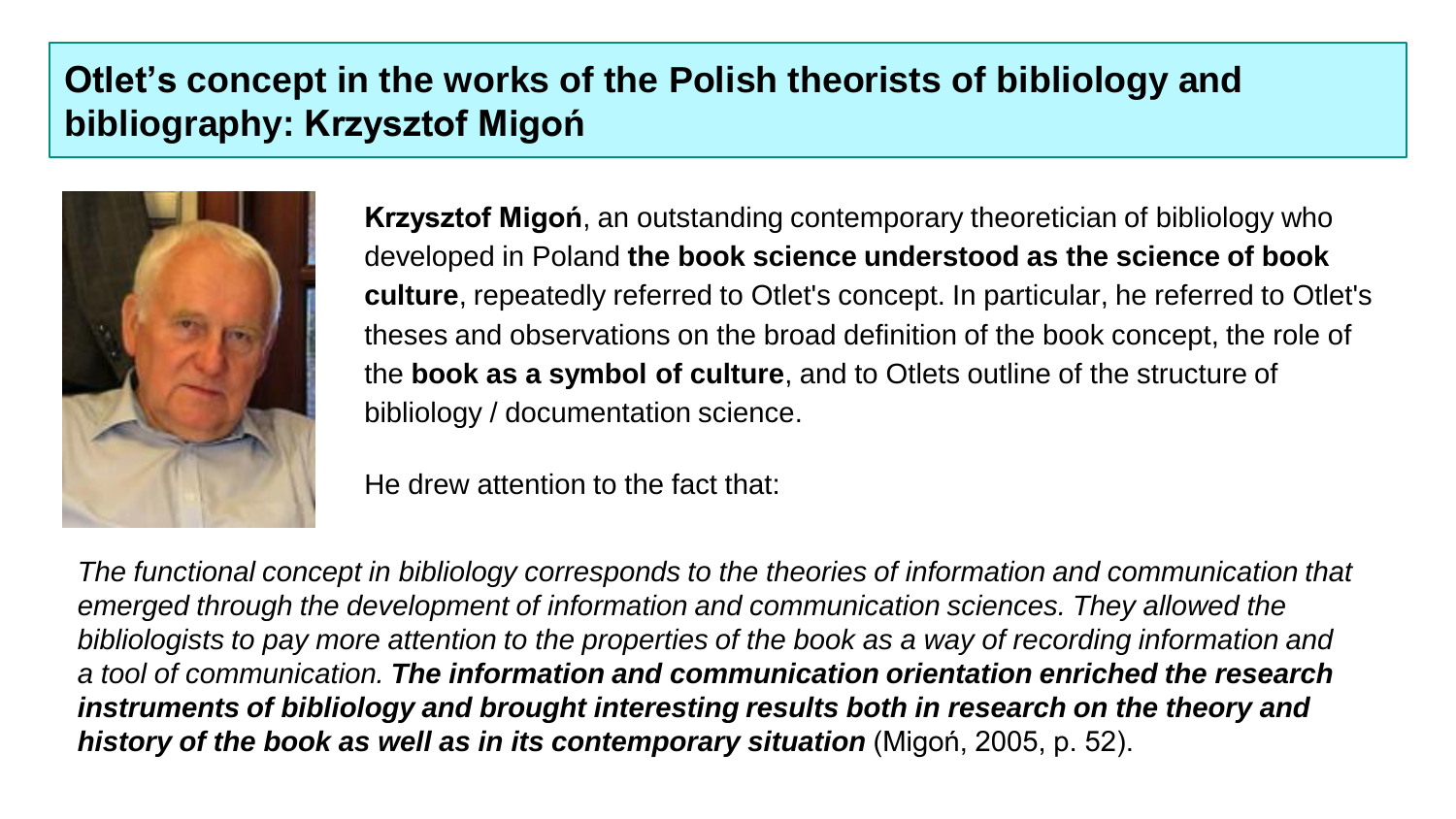## **"Bibliology" and "bibliology and informatology" as the official names of the discipline in Poland**

Otlet's conception of bibliology / documentology as a **general science** which subject matter is all documents as "documented entities" and their functioning is one of the most often referred to by the Polish bibliogists.

It can be seen as related to the notion of **bibliology as a science integrating the disciplines that study issues of the book, the library and information**, including both the pure book science, library science, bibliography and documentation and information science.

For a long time the name "bibliology" in this sense was officially used in the Polish nomenclature of scientific disciplines, and therefore information science researchers received degrees and academic titles in the field of bibliology.

Discussions about the adequacy of this name in relation to the contemporary research problems of information science led in 2010 to replacement it with the name "bibliology and informatology". However, the strict separation of the extension of these two terms is still considered impossible.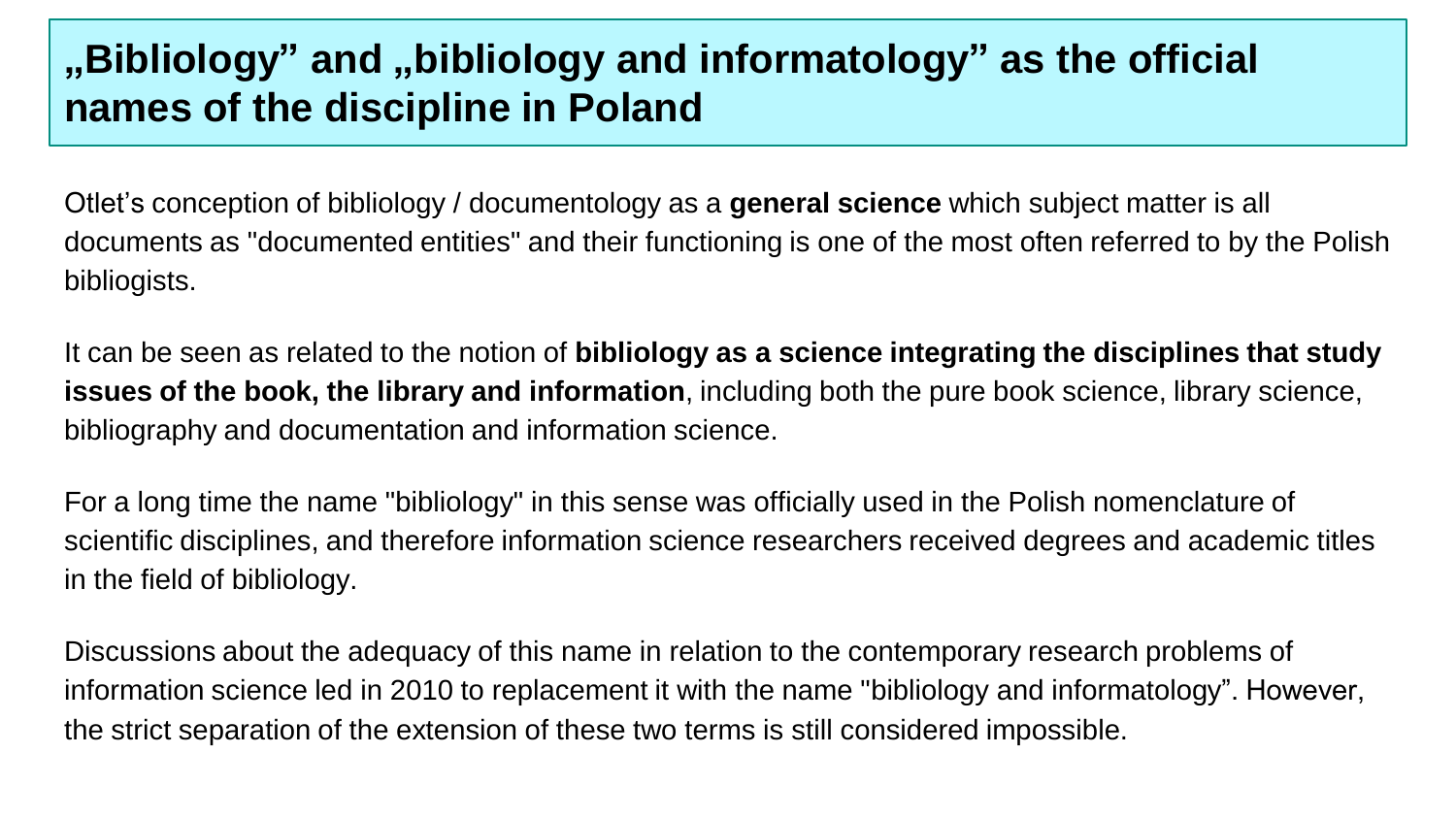## **Otlet's concepts in the works of theoreticians of documentation and information science: Maria Dembowska**



Maria Dembowska (1914-2008) was the most important figure in the Polish information science; she was a librarian and bibliographer, particularly interested in determining the status of documentation and information science, distinctive features of its research problems and methodology, evolution, interdisciplinary links.

The most extensively she discussed Otlet's ideas in the book *Documentation and scientific information: An outline of issues and directions of development* (1965).

She noted that the earliest assumptions of Otlet's concept of documentation science were presented in 1903 in the article *Les sciences bibliographiques et la documentation*, where for the first time Otlet indicated the need for a broad understanding of the concept of the book so as to cover all graphic documents.

Trying to determine the specific features of information science as a scientific discipline, Dembowska referred to Otlet's opinion about **close relation of documentation to organization of science** and about **practical dimension of documentology.**

She postulated to treat documentation and information science **as a praxeological science** which aim is to improve the human acting – to improve access to knowledge that determines the development of science.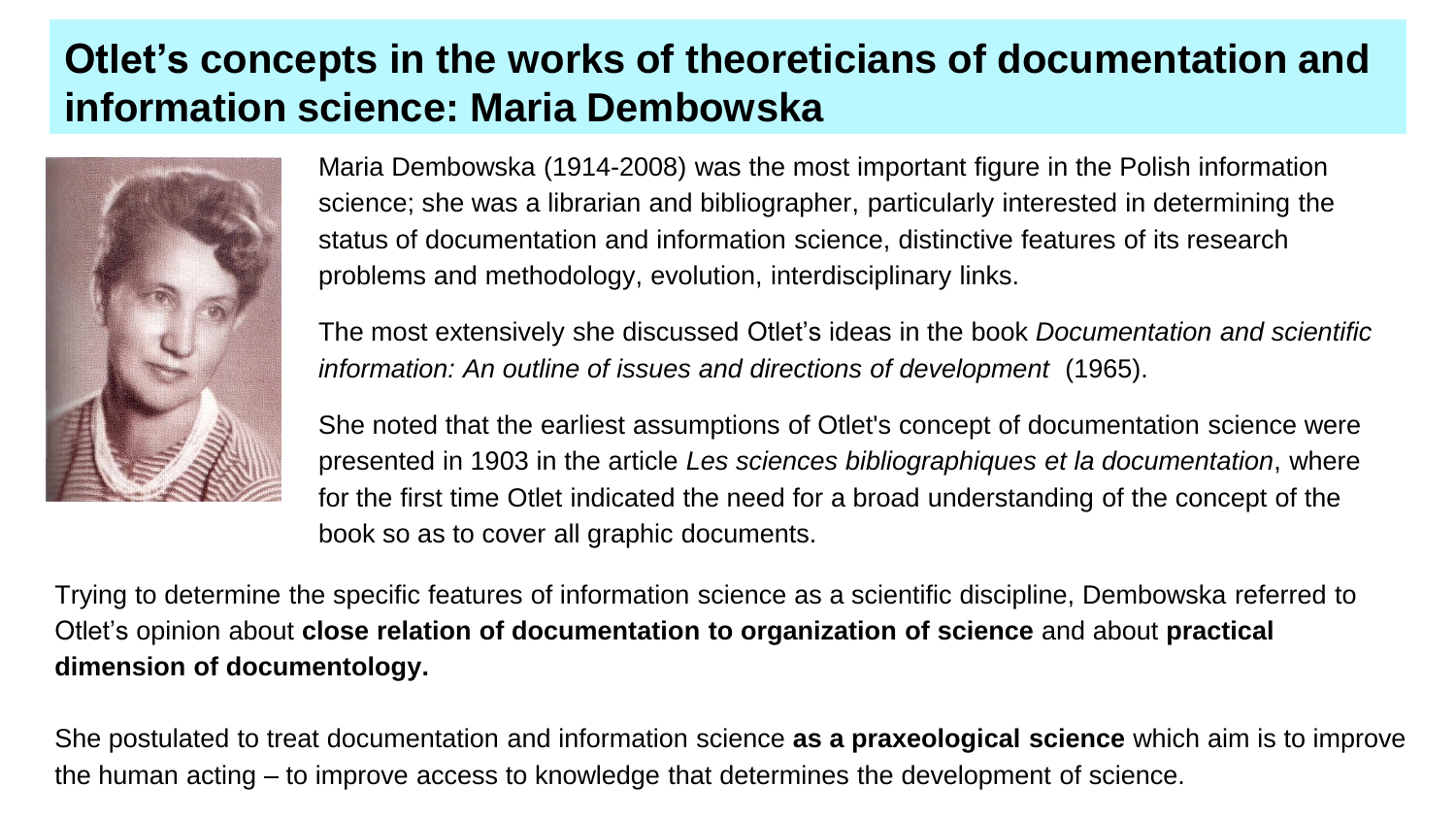## **Otlet's concepts in the Polish historical studies on documentation and information science**

Interest in Otlet's work in Poland was again increased in the 1970s and 1980s (probably related to the launching of the UBC program by the IFLA and publication of W. Boy Rayward's monograph *The universe of information. The work of Paul Otlet for documentation and international organization,* 1975).

**Ewa Żgutowicz** (1977) re-examined Otlet's concept of information science, paying attention to its bibliological approach.

**Helena Jarecka** published two articles (1980, 1986) about the history of international documentation cooperation and the role played by Paul Otlet and Henri La Fontaine in its development .

Another return of interest of Otlet's work took place in the first decade of the 21st century, which on the one hand was related to the closedown of the International Federation of Information and Documentation (Anna Augustyniak, 2004), and on the other, to the growing awareness of the similarities between Otlet's concepts and development of contemporary IT and information services (B. Sosińska-Kalata, 2010).

In December 2009 the Polish Society for Scientific Information (PTIN), in co-operation with the Institute of Library and Information Science of the University of Silesia and Polish ISKO Section organized a special scientific session titled *Paul Otlet – the architect of knowledge*.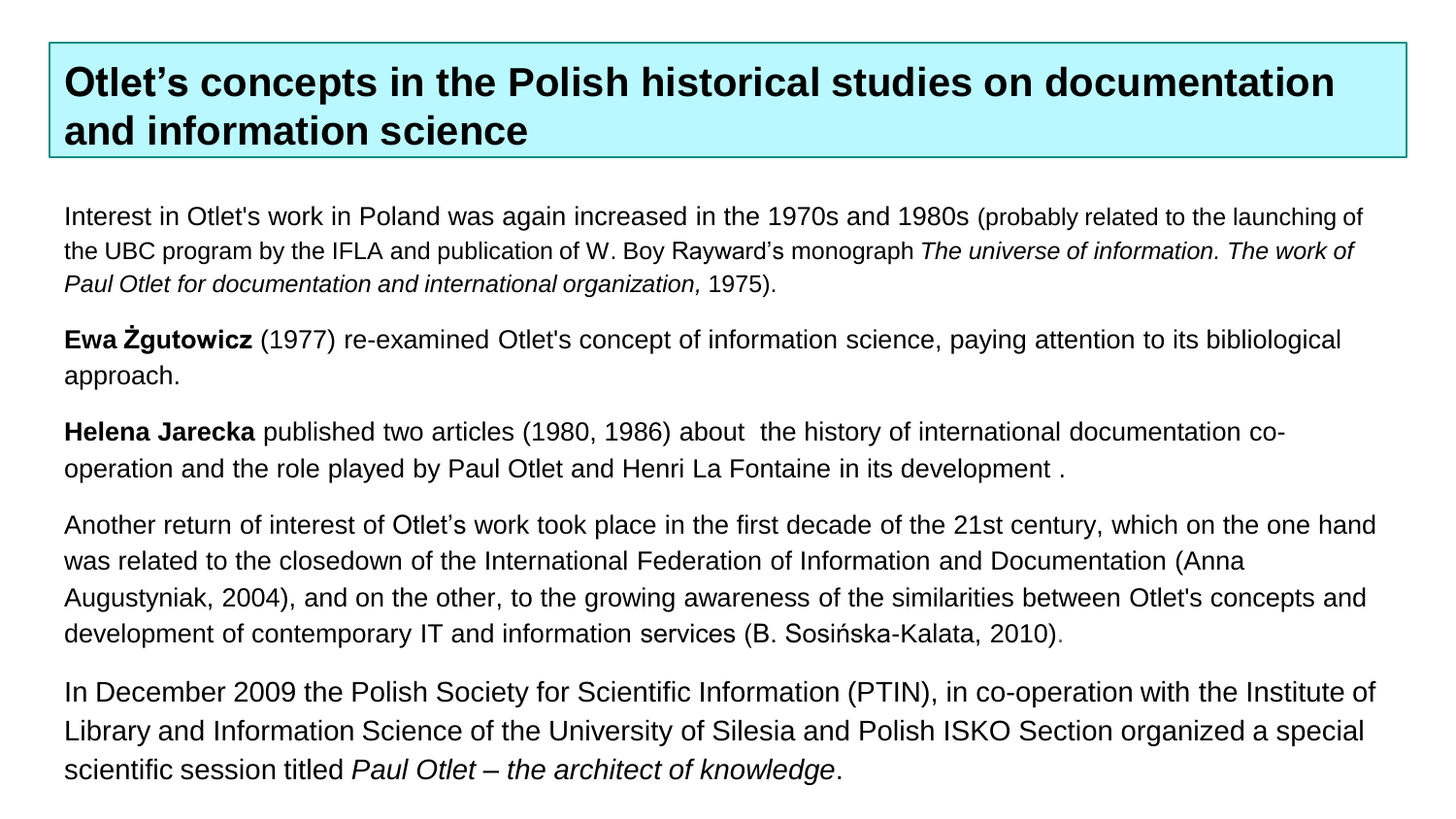# **6. Reception of Briet's work in Poland**

Completely different is the reception of concepts and work of Suzanne Briet in Poland.

Her work was probably well known to Polish researchers, but references to her publications, or more precisely to the two most important publications – the manifesto *Qu'est-ce que la documentation?* and the paper *Bibliothécaires et documentalistes*, appeared quite late and rather sporadically.

Summaries of early Briet's articles were published in the journal "Przeglad Biblioteczny" (Library Review) in the 1930s

The first reference to Briet's works in Dembowska's monograph *Documentation and Scientific Information* (1965)

It mus be remembered that the most important work of Briet *Qu'est-ce que la documentation?* was published only in recent years of her professional activity, i.e. in the 1950s.

In Poland, it was a difficult period of subordination of all institutions and organizations to strict controlling by central communist authorities.

After the war the community of documentalists was involved in services addressed to the field of natural sciences and engineering, economy and administration; they were focused more on practical problems than on theoretical considerations.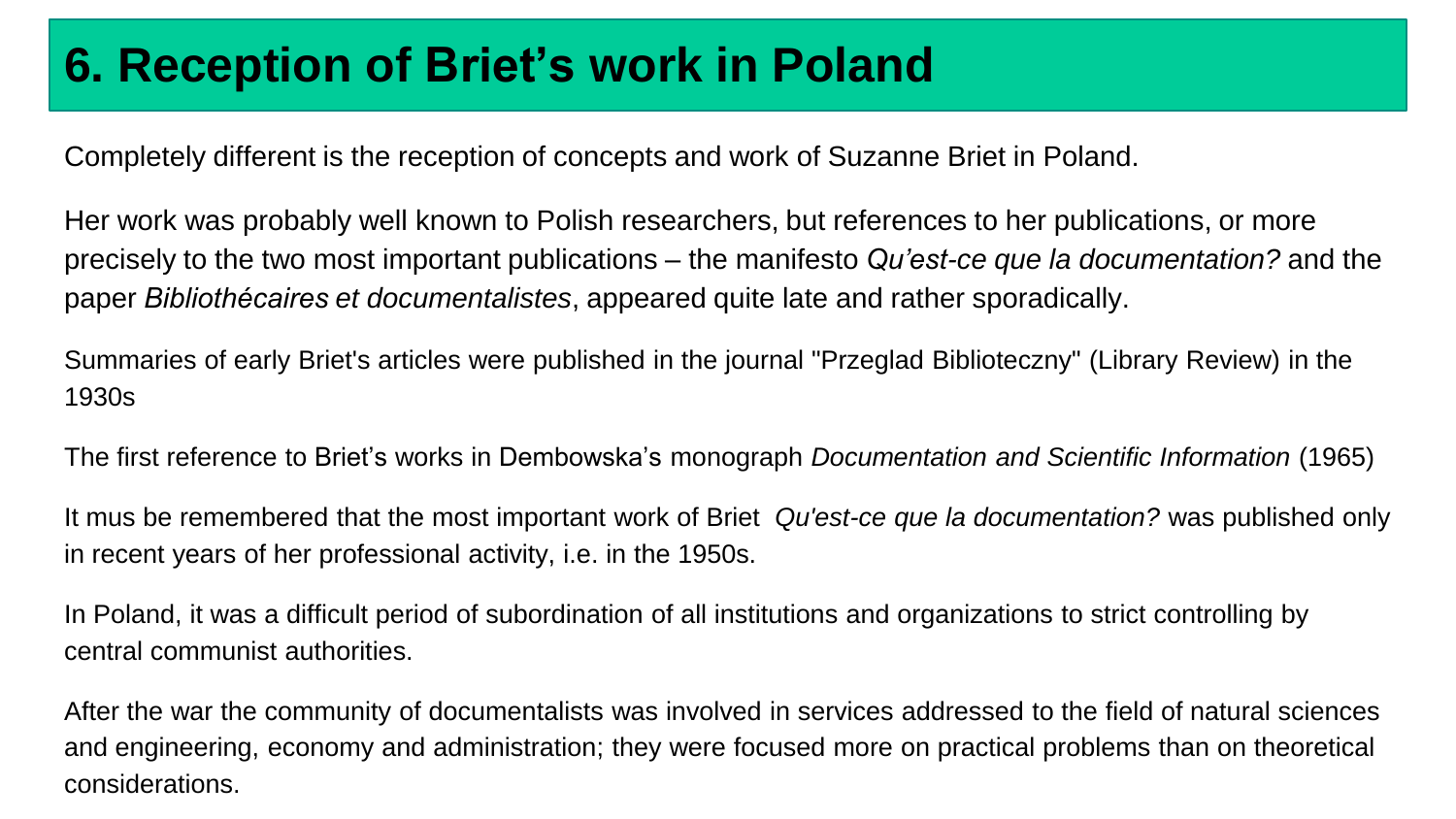## **Briet's concept in Dembowska's works**

Maria Dembowska referred to Briet's manifesto *Qu'est-ce que la documentation?* in the monograph *Documentation and Scientific Information* (1965). It was not a deep analysis of Briet's concept, but only two modest references:

- $\mathcal{L}$ in the first Dembowska noted that in the postwar literature devoted to documentation there are only few discussing general issues and mentioned the brochure by Briet.
- for the second time, Dembowska referred to Briet's concepts in the context of the need to co-ordinate documentation  $\mathcal{L}$ services at the state level, beliving that the state shoul support development of this important activity.

In Dembowska's concept of D&IS presented both in her first monograph in 1965 and in the next from 1991, there are some points tangent to the theses of Briet:

- Dembowska emphasized the importance of research on users information needs and practices for the development of  $\mathcal{L}$ useful information services (Dembowska, 1991, p. 87), which coincides with Briet's postulates of exploring specialist cultures of researchers in different domains served by documentation professionals.
- Like Briet, Dembowska saw the main task of D&IS as closely related to the organization of researchers' access to the ❤ knowledge needed in their research
- $\mathcal{L}$ Dembowska, emphasized the partly common subject matter of documentation science and bibliography and library science, and stressed that what is the main subject of research in these disciplines is only a small part of the scope of documentation and information science research.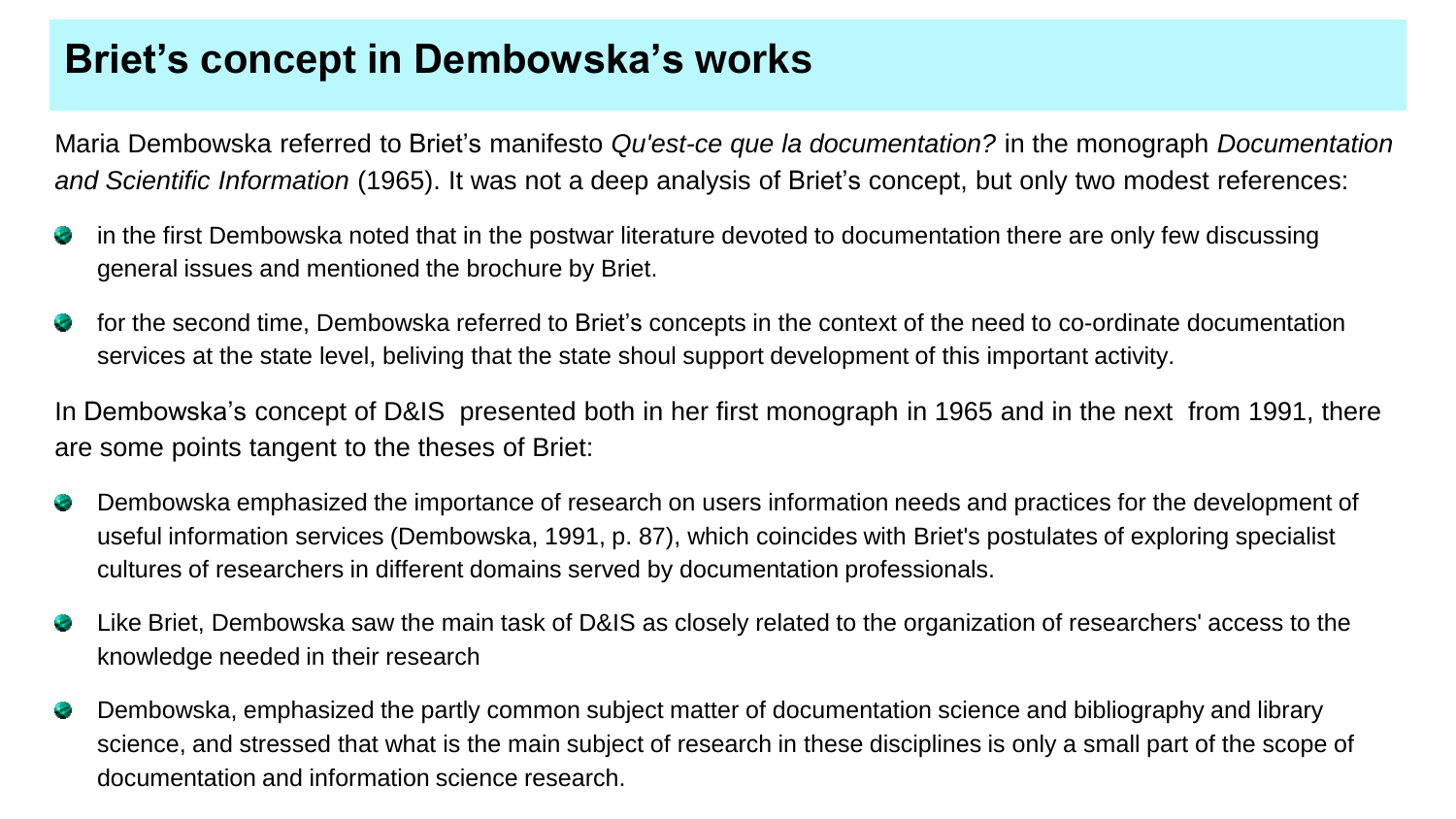## **Briet's concept and the concept of information culture and the idea of interation og GLAM services in modern information science**

In the modern reality of information technology, information services and information use, two theses of Suzanne Briet's take on a new meaning for the epistemology of information science:

- thesis on the cultural dimension of its research field, i.e. practical information services as a cultural technique ۰
- the thesis that the document is any indexable object that can be evidence of some knowledge. C,

In recent years, the interest in the **cultural dimension of information science** has grown noticeably; it is understood just as Briet understood the documentation as a cultural technique (concepts of information and knowledge spaces, concepts of information management in particular domains and in individual practices).

However, it should be noted, however, that in these studies of the cultural dimension of information science references to Briet's work is mediated, primarily from the work of Michelle Buckland (1997, 2012).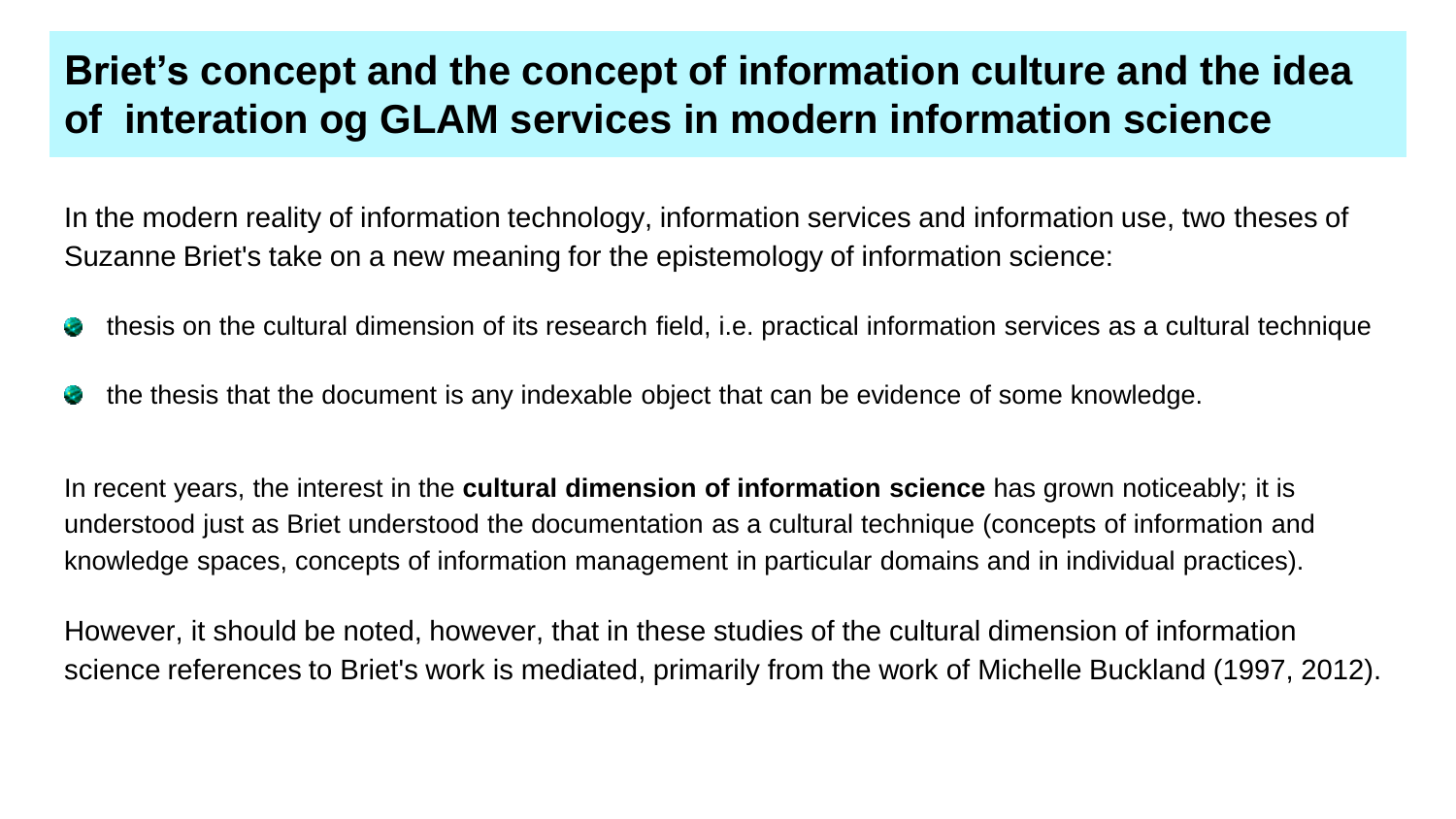## **Briet's concept and the concept of integration of GLAM services in modern information science**

The intriguing issue is the aforementioned little interest in integrating information services in the field of cultural heritage in Poland, which took the form of **dynamic GLAM movement** in the world.

This movement can be treated as the embodiment of one of Briet's main ideas about **integrating activities of various institutions and professional communities dealing with the documentation and dissemination of human knowledge**.

For Briet justification for the need for such integration is both a broad understanding of the document as a type of evidence in material or semiotic form, and the conviction that the development of documentation is the result of the social need associated with the development of a new type of society – today we could say that Briet **anticipated the emergence of information society**.

One of the arguments against such integration is the opinion about the low usefulness of indexing techniques for organizing access to knowledge stored in museums or exhibited in galleries. Museologists and art. historians prefer analytical descriptions that interpret a particular object in the light of historical knowledge.

Such doubts and objections can be solved by **new techniques developed in the digital humanities** (e.g. semantic annotations).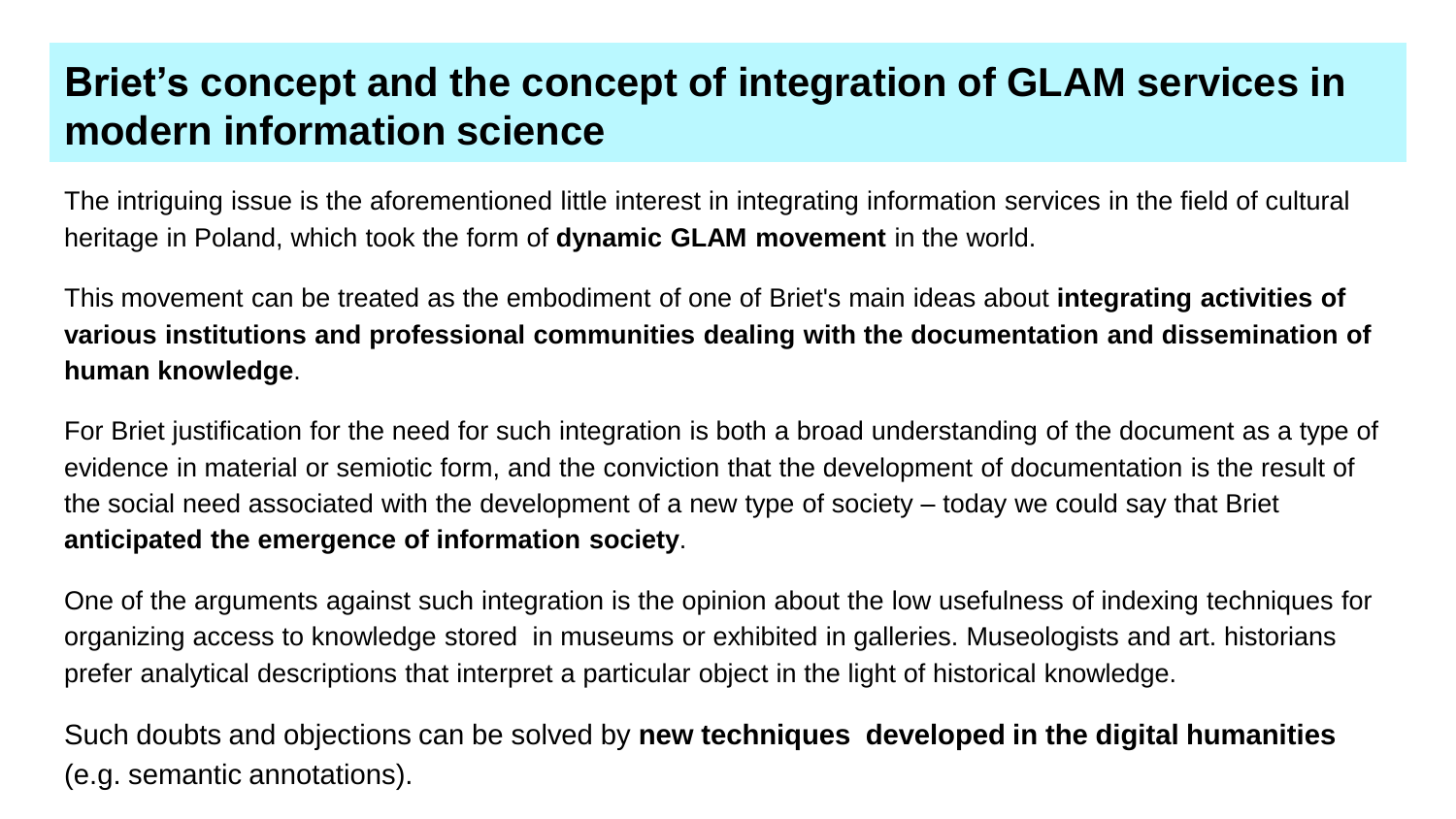# **7. Conclusions**

- i. The results of the presented analyzes show a great interest in Poland, first of all in the ideas of Paul Otlet, whose publications were commented and quoted by the most influential Polish researchers already in the interwar period.
- ii. Also after the war Otlet's ideas were analyzed in works on bibliography theory and the establishment of epistemological concepts of documentation and information science and the assumptions of organized information services.
- iii. There were indicated correspondence between Otlet's conception of documentology as a scince of broadly understood books and bibliology, which was treated in Poland as a discipline, included comprehensive studies of the phenomenon of the book in various forms and its social functioning.
- iv. Unlike the apparently visible influence of Otlet's work on the development of documentation and information science in Poland, the reception of Suzanne Briet's work is rather small.
- v. Recently, however, interest in the cultural determinants of information science has increased, and research conducted in this respect indirectly refers to Briet's concept of documentation as a cultural technique and cultural activity.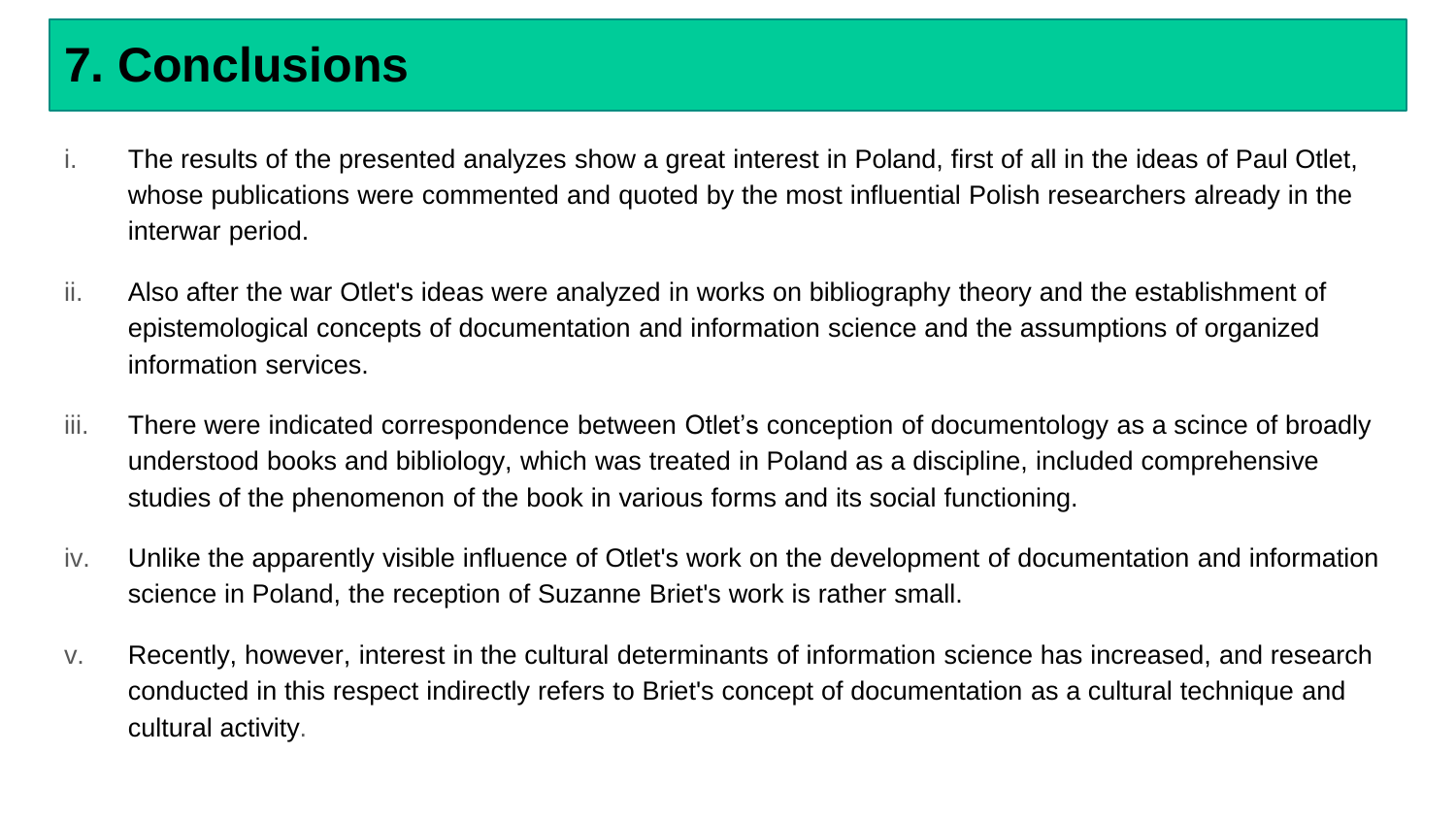# **7. Conclusions (cont.)**

- vi. Information science in Poland is perceived primarily as a humanistic and social practical science, which main goal is to improve practical information services. Such an approach to the discipline involves acceptance of mostly positivist epistemology. Paul Otlet for this kind of research in information science is a central figure - in Polish literature never forgotten.
- vii. The rejecton of the positivist tradition by a part of the information science community became visible in Poland quite late, in the 1990s, when the need for in-depth analysis of the social and humanistic conditions of the information services and their social reception began to grow stronger.
- viii. To some extent, in recent years in this research trend, references to works by Suzanne Briet have been noted, especially in the reflection on the cultural dimension of information science.
- ix. Paradoxically, **the turn towards phenomenological epistemology favors the development of ever more powerful computer information technology**. Increasingly, it enables the realization of the positivist idea of ensuring universal and rapid access to knowledge resources by means of a universal tool, which, thanks to its immense flexibility and the increasing semantic power simultaneously enables the use of ever more in-depth knowledge on diverse and individual interpretation of information objects (documents), dependent on doverse contexts and purposes of their use.